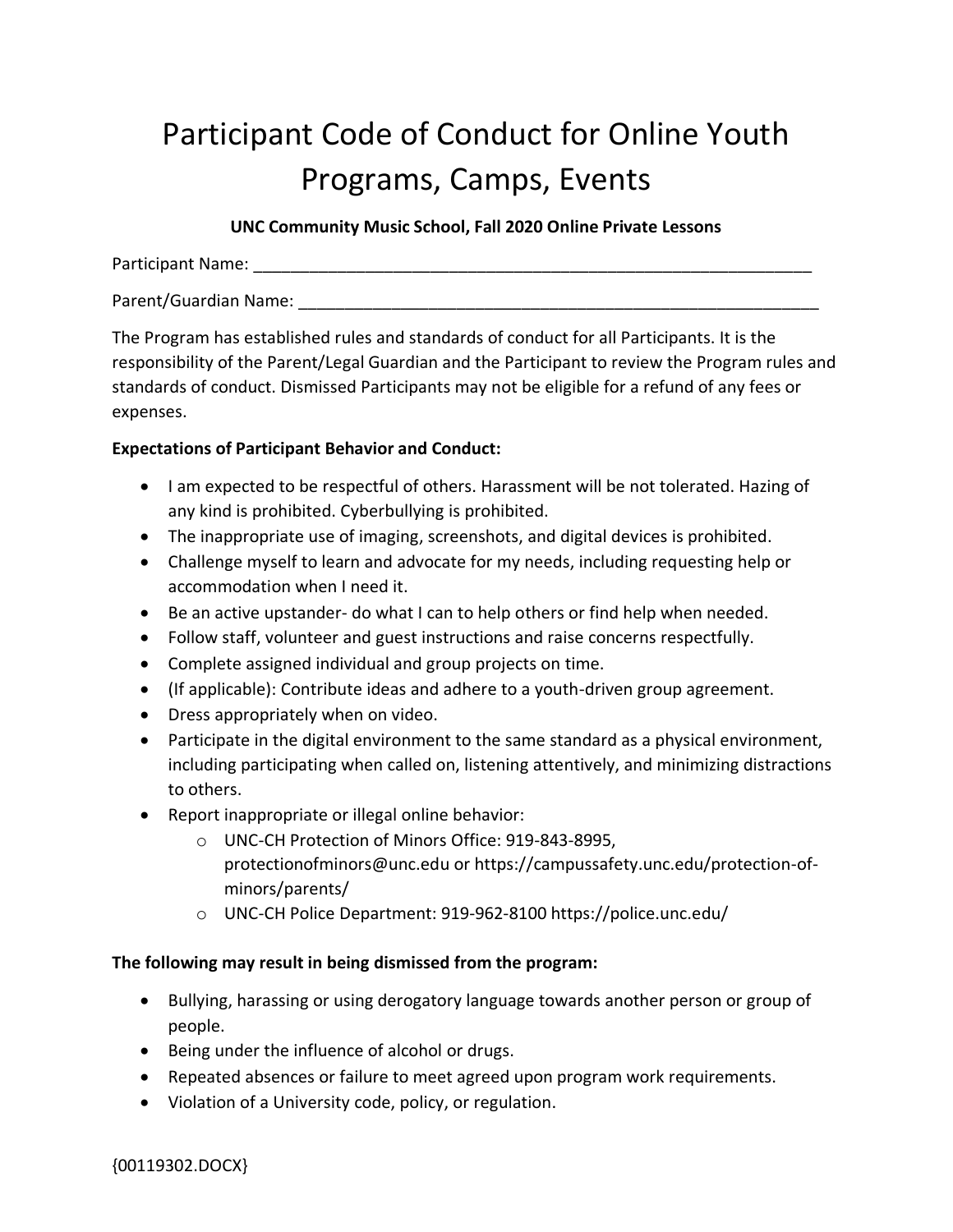#### **What are the consequences if I do not met expectations of the program?**

- Staff will give me a verbal warning regarding behaviors and actions that are not allowed and, in most cases, give me an opportunity to correct the behavior.
- Depending on the behavior, they may also contact my parent or guardian.
- In some cases, staff may require me to sign a corrective action plan in order to stay in the program.
- Some behaviors may result in immediate suspension or termination.

#### **PARTICIPANT AGREEMENT**

I understand that as a condition for participating in the Program I must comply with the Program's rules and standards of conduct and follow all reasonable direction of the Program Staff. Failure to comply with the Program's rules and standards of conduct or failure to comply with the reasonable direction of Program Staff may result in my being dismissed from the Program.

| Participant Signature: |  |  |
|------------------------|--|--|
| Date:                  |  |  |

## **As the parent/guardian I will support my child's participation in this program by:**

- Making arrangements so my child is able to attend every day of the program, and able to sign-in on time and be prepared; this includes avoiding scheduling appointments during the program so that I can monitor their activity.
- Allowing time at home for my child to complete required assignments.
- Communicating with staff prior to program start time if my child must be absent.
- Not making inappropriate requests of staff that conflict with program guidelines.
- Working together with program staff to resolve issues that arise with my child.
- Reporting illegal or inappropriate online behavior by staff or other program participants:
	- o UNC-CH Protection of Minors Office: 919-843-8995, protectionofminors@unc.edu or https://campussafety.unc.edu/protection-ofminors/parents/
	- o UNC-CH Police Department: 919-962-8100 https://police.unc.edu/

#### **PARENT/LEGAL GUARDIAN AGREEMENT**

I understand that my child will be subject to the rules and standards of conduct of the Program, and the University of North Carolina-Chapel Hill. I further understand that my child's violation of the rules and standards of conduct or failure to comply with the reasonable direction of Program Staff or University employee may result in my child's dismissal from the Program. I accept responsibility for all costs that may be associated with removing my child from the Program. I understand that Dismissed Participants may not eligible for a refund of any fees or expenses.

Parent/Guardian Signature: \_\_\_\_\_\_\_\_\_\_\_\_\_\_\_\_\_\_\_\_\_\_\_\_\_\_\_\_\_\_\_\_ Date: \_\_\_\_\_\_\_\_\_\_\_\_\_\_\_